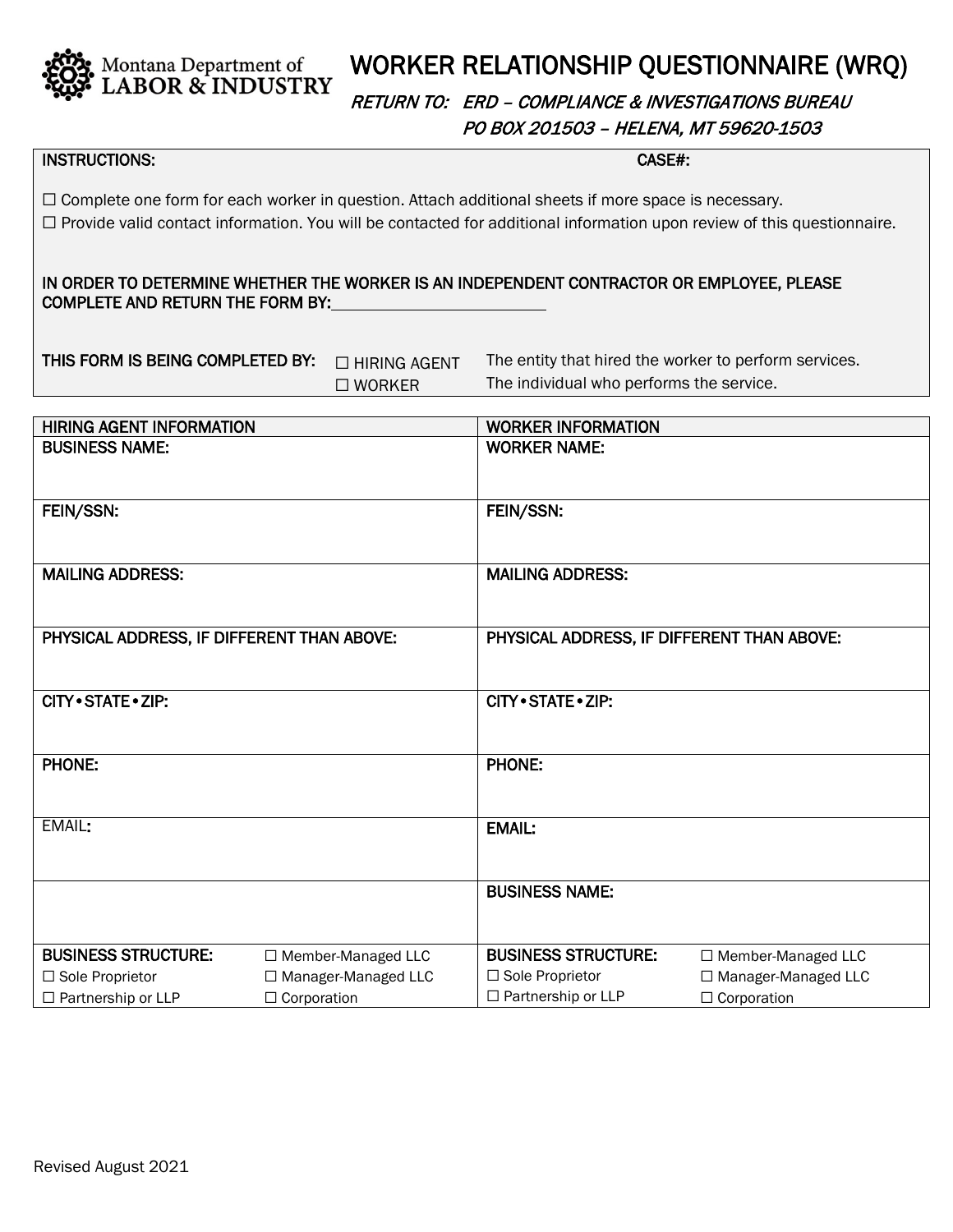| ATTORNEY/CONTACT PERSON INFORMATION THAT ASSISTED WITH COMPLETION OF THIS FORM |                        |  |
|--------------------------------------------------------------------------------|------------------------|--|
| <b>ATTORNEY:</b>                                                               | <b>CONTACT PERSON:</b> |  |
|                                                                                |                        |  |
|                                                                                |                        |  |
| <b>ADDRESS:</b>                                                                | <b>ADDRESS:</b>        |  |
|                                                                                |                        |  |
|                                                                                |                        |  |
| CITY • STATE • ZIP:                                                            | CITY • STATE • ZIP:    |  |
|                                                                                |                        |  |
|                                                                                |                        |  |
| <b>PHONE • EMAIL:</b>                                                          | <b>PHONE • EMAIL:</b>  |  |
|                                                                                |                        |  |
|                                                                                |                        |  |
|                                                                                |                        |  |

| 2. |                                                                                                                                                                                                                |  |
|----|----------------------------------------------------------------------------------------------------------------------------------------------------------------------------------------------------------------|--|
| 3. | How was the working relationship established? The manufacturer of the control of the control of the control of                                                                                                 |  |
|    |                                                                                                                                                                                                                |  |
|    | 4. PROVIDE COPIES OF JOB ANNOUNCEMENTS (CRAIGSLIST, NEWSPAPER, FLYERS, ETC.).                                                                                                                                  |  |
|    |                                                                                                                                                                                                                |  |
| 5. | Is a license or certification necessary for the Worker to perform the services? $\Box$ YES $\Box$ NO $\Box$ UNKNOWN                                                                                            |  |
|    |                                                                                                                                                                                                                |  |
|    |                                                                                                                                                                                                                |  |
|    |                                                                                                                                                                                                                |  |
|    |                                                                                                                                                                                                                |  |
|    |                                                                                                                                                                                                                |  |
| 6. | PROVIDE COPIES OF ANY RELEVANT LICENSES OR CERTIFICATIONS OBTAINED BY THE WORKER.                                                                                                                              |  |
|    |                                                                                                                                                                                                                |  |
|    |                                                                                                                                                                                                                |  |
|    | 7. What is the date the Worker began working for the Hiring Agent?<br>2. What is the date the Worker began working for the Hiring Agent?<br>2. What is the date the Worker began working for the Hiring Agent? |  |
| 8. | The Hiring Agent hired the Worker for: □Single project □Project basis □Indefinite period                                                                                                                       |  |
| 9. | Where is the work performed: □Hiring Agent's location □Worker's location □Jobsites □Other:                                                                                                                     |  |
|    | 10. Does the Hiring Agent assign a territory to the Worker? □YES □NO □DOES NOT APPLY                                                                                                                           |  |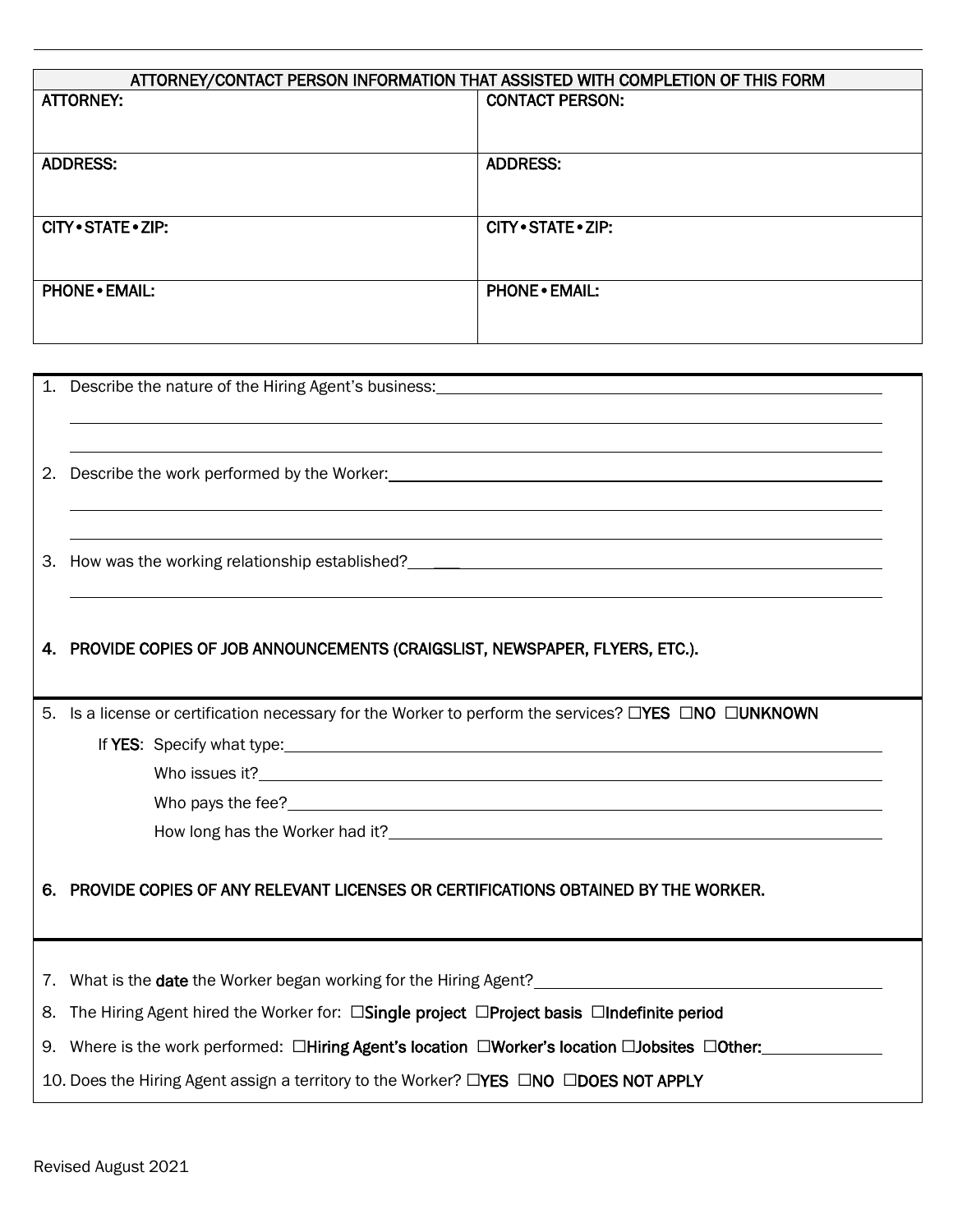| 11. Describe the terms and conditions of the initial work agreement, including any differences that may have occurred:                                  |
|---------------------------------------------------------------------------------------------------------------------------------------------------------|
|                                                                                                                                                         |
| 12. With what projects is /has the Worker been involved?<br>12. With what projects is /has the Worker been involved?                                    |
| 13. How does the Worker know what tasks to perform and how or where to work each day?                                                                   |
| 14. Does the Hiring Agent furnish leads or prospective customers to the Worker? LYES LNO LDOES NOT APPLY                                                |
| If YES, is the Worker required to pursue the leads? $\Box$ YES $\Box$ NO<br>If $NO$ , explain: $\qquad \qquad$                                          |
| 15. PROVIDE COPIES OF ANY WRITTEN WORK AGREEMENTS, CONTRACTS, ESTIMATES/PROPOSALS, JOB ORDERS, ETC.                                                     |
|                                                                                                                                                         |
| 16. Does the Hiring Agent provide the Worker with training? ■YES □NO                                                                                    |
|                                                                                                                                                         |
|                                                                                                                                                         |
| Who pays for the training?<br><u> Who pays for the training?</u>                                                                                        |
| 17. Does the Hiring Agent provide the Worker with instructions, manuals, policies, or procedures on how to perform the<br>work?<br>$\Box$ YES $\Box$ NO |
|                                                                                                                                                         |
| 18. Is the Worker supervised? □YES □NO                                                                                                                  |
|                                                                                                                                                         |
| 19. Does the Hiring Agent have the right to change or direct the methods used by the Worker to perform the work?                                        |
|                                                                                                                                                         |
| 20. PROVIDE COPIES OF ANY TRAINING MATERIALS, INSTRUCTIONS, MANUALS, POLICIES, OR PROCEDURES.                                                           |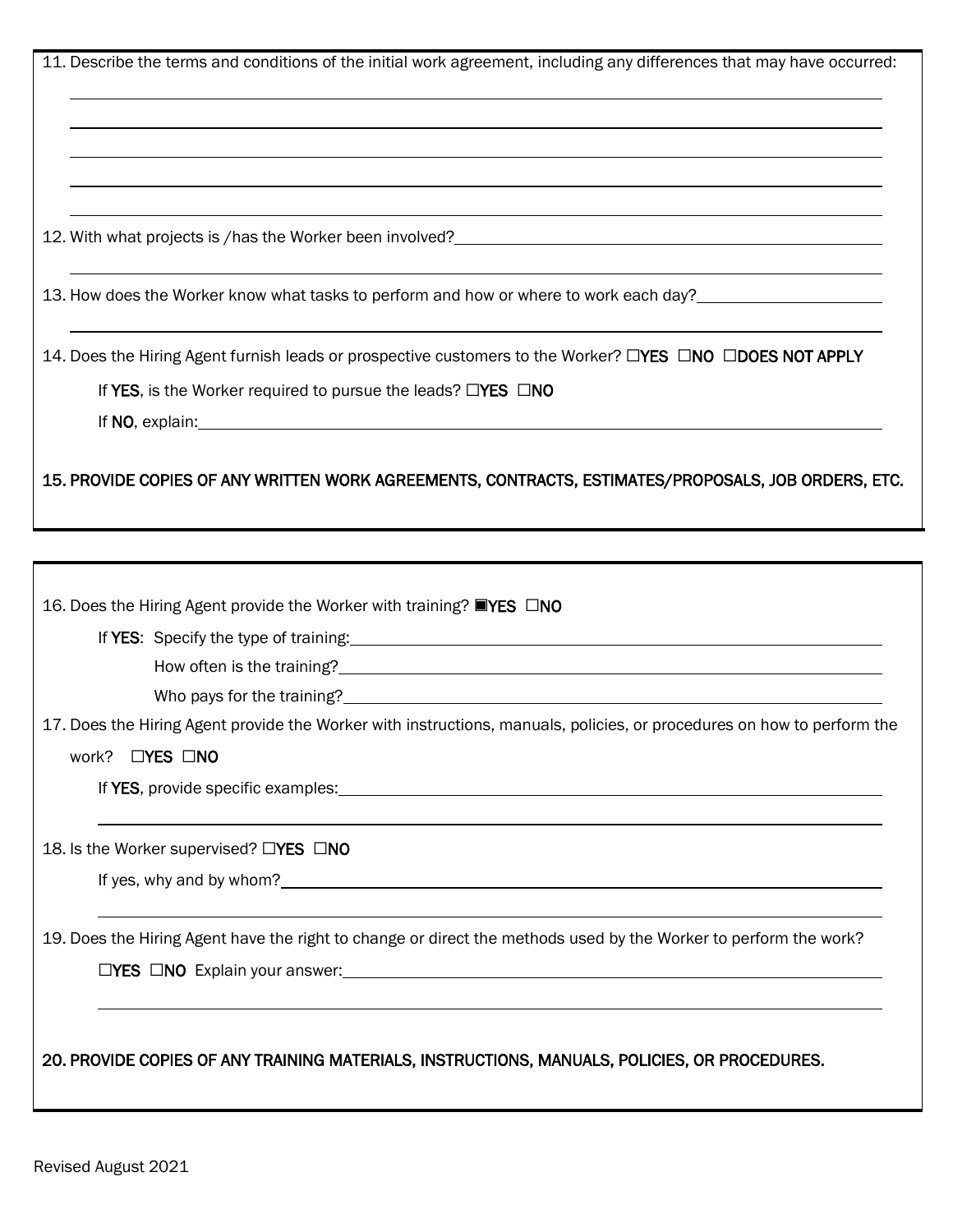| 21. The Worker performs: □As needed □Full-time □Part-time                                                                                                              |
|------------------------------------------------------------------------------------------------------------------------------------------------------------------------|
| 22. How many hours per day does the Worker provide services for the Hiring Agent?<br>22. How many hours per day does the Worker provide services for the Hiring Agent? |
|                                                                                                                                                                        |
| 24. Does the Worker follow a set schedule or routine while working for the Hiring Agent? □YES □NO                                                                      |
|                                                                                                                                                                        |
| Who determines the schedule or routine? $\Box$ Hiring Agent $\Box$ Worker $\Box$ Other:                                                                                |
| 25. Does the Worker furnish a record of their time worked to the Hiring Agent? □YES □NO                                                                                |
| 26. Does the Worker report to the Hiring Agent? □YES □NO                                                                                                               |
|                                                                                                                                                                        |
|                                                                                                                                                                        |
| In what manner?<br><u>In what manner?</u>                                                                                                                              |
| 27. Does the Hiring Agent expect the Worker to attend meetings? □YES □NO                                                                                               |
|                                                                                                                                                                        |
|                                                                                                                                                                        |
|                                                                                                                                                                        |
| 28. PROVIDE COPIES OF ANY TIME RECORDS, REPORT FORMS, EMAILS, OR TEXT MESSAGES.                                                                                        |
| 29. Type of pay the Worker receives: □Hourly □Salary □Commission □Day Rate □Piece-work □Other:                                                                         |
|                                                                                                                                                                        |
|                                                                                                                                                                        |
| 32. How often is the Worker paid? □Weekly □Bi-weekly □Monthly □Project completion □Other:                                                                              |
| 33. Does the Worker submit a time record or billing invoice for payment by the Hiring Agent? □YES □NO                                                                  |
|                                                                                                                                                                        |
| 34. For services provided directly to customers or clients:                                                                                                            |
| Is the Worker required to adhere to prices, terms, and conditions set by the Hiring Agent? $\Box$ YES $\Box$ NO                                                        |
|                                                                                                                                                                        |
| Who does the customer or client pay? □Hiring Agent □Worker □Other: <u>[1000]</u>                                                                                       |
|                                                                                                                                                                        |
| 36. PROVIDE COPIES OF ANY PAYSTUBS, BANK RECORDS, OR BILLING INVOICES TO VERIFY PAYMENT TO WORKER.                                                                     |

## Revised August 2021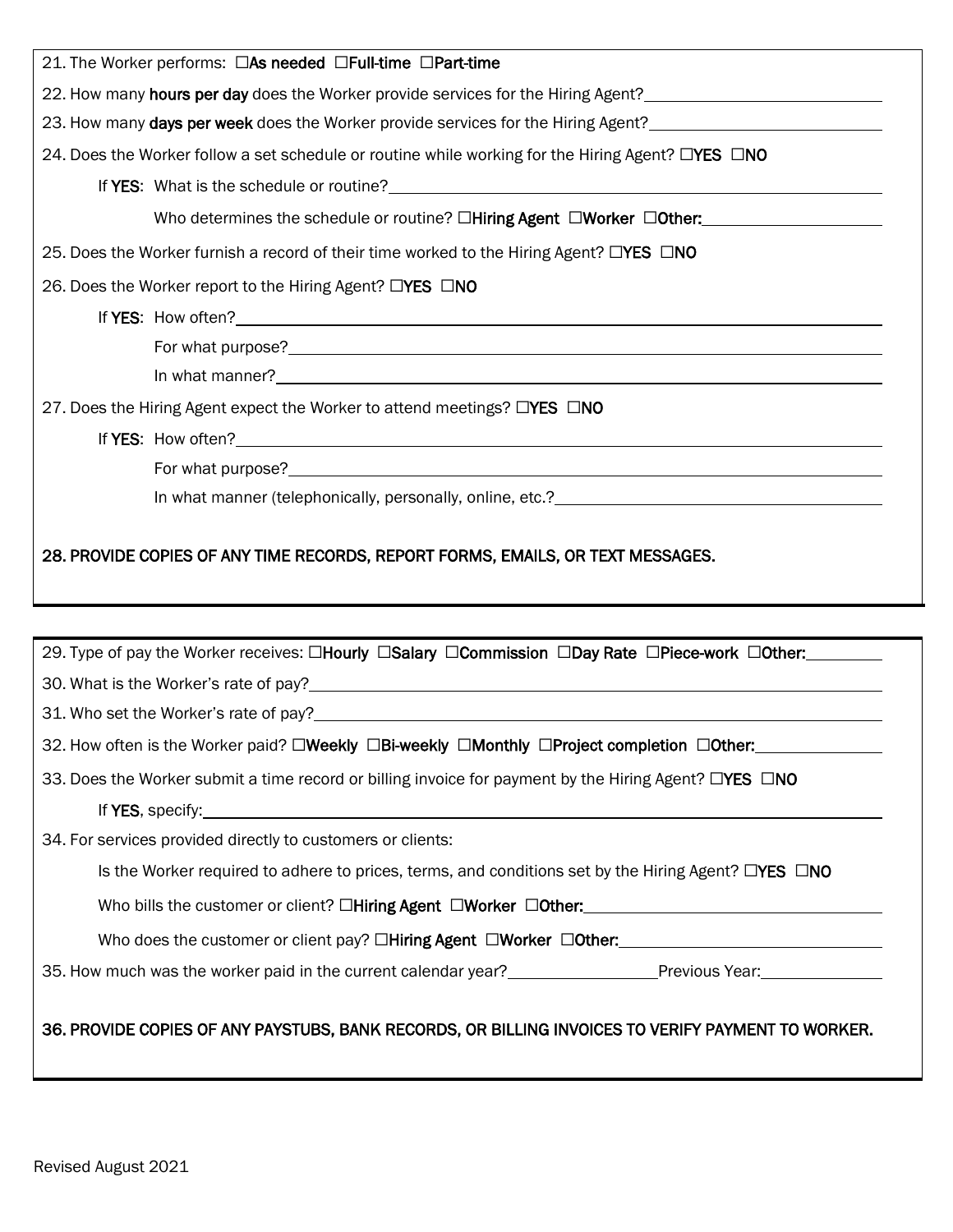| 37. Is the Worker eligible for pension, bonuses, paid vacations, sick pay, etc.? $\Box$ YES $\Box$ NO                                                                                                                                |
|--------------------------------------------------------------------------------------------------------------------------------------------------------------------------------------------------------------------------------------|
| If YES, specify: <u>example and a set of the set of the set of the set of the set of the set of the set of the set of the set of the set of the set of the set of the set of the set of the set of the set of the set of the set</u> |
| 38. Does the Hiring Agent provide the Worker with bonding or liability insurance? $\square$ YES $\square$ NO                                                                                                                         |
| If YES, specify: <u>contract and a set of the set of the set of the set of the set of the set of the set of the set of the set of the set of the set of the set of the set of the set of the set of the set of the set of the se</u> |
| 39. Does the Hiring Agent provide the Worker with health insurance? $\square$ <b>YES</b> $\square$ NO                                                                                                                                |
| 40. Does the Hiring Agent cover the Worker with a workers' compensation insurance policy? $\Box$ YES $\Box$ NO                                                                                                                       |
| 41. Does the Hiring Agent deduct Social Security tax from the amounts paid to the Worker? □YES □NO                                                                                                                                   |
| 42. How does the Hiring Agent report the Worker's income to the IRS?                                                                                                                                                                 |
| $\Box$ Form W-2 $\Box$ Form 1099 $\Box$ Does not report $\Box$ Other: $\Box$                                                                                                                                                         |
| 43. PROVIDE COPIES OF ANY BENEFITS, BONUSES, FORMS W-2, FORMS 1099, OR TAX SCHEDULES.                                                                                                                                                |
|                                                                                                                                                                                                                                      |
| 44. Does the Worker have helpers? □YES □NO                                                                                                                                                                                           |
| If YES: Who are the helpers, including contact information?<br>The manufacture of the manufacture of the manufacture of the manufacture of the manufacture of the manufactur                                                         |

| Who hires the helpers?      |                                                                                                    |
|-----------------------------|----------------------------------------------------------------------------------------------------|
|                             | If Worker hires helpers, is Hiring Agent approval necessary? $\Box$ YES $\Box$ NO                  |
| Who supervises the helpers? | $\Box$ Hiring Agent $\Box$ Worker $\Box$ Other:                                                    |
| Who pays the helpers?       | $\Box$ Hiring Agent $\Box$ Worker $\Box$ Other:                                                    |
|                             | If Worker pays helpers, does Hiring Agent reimburse the Worker? $\Box$ <b>YES</b> $\Box$ <b>NO</b> |
|                             | Who provides tools to the helpers? $\square$ Hiring Agent $\square$ Worker $\square$ Other:        |
|                             | Who terminates the helper's services? $\Box$ Hiring Agent $\Box$ Worker $\Box$ Other:              |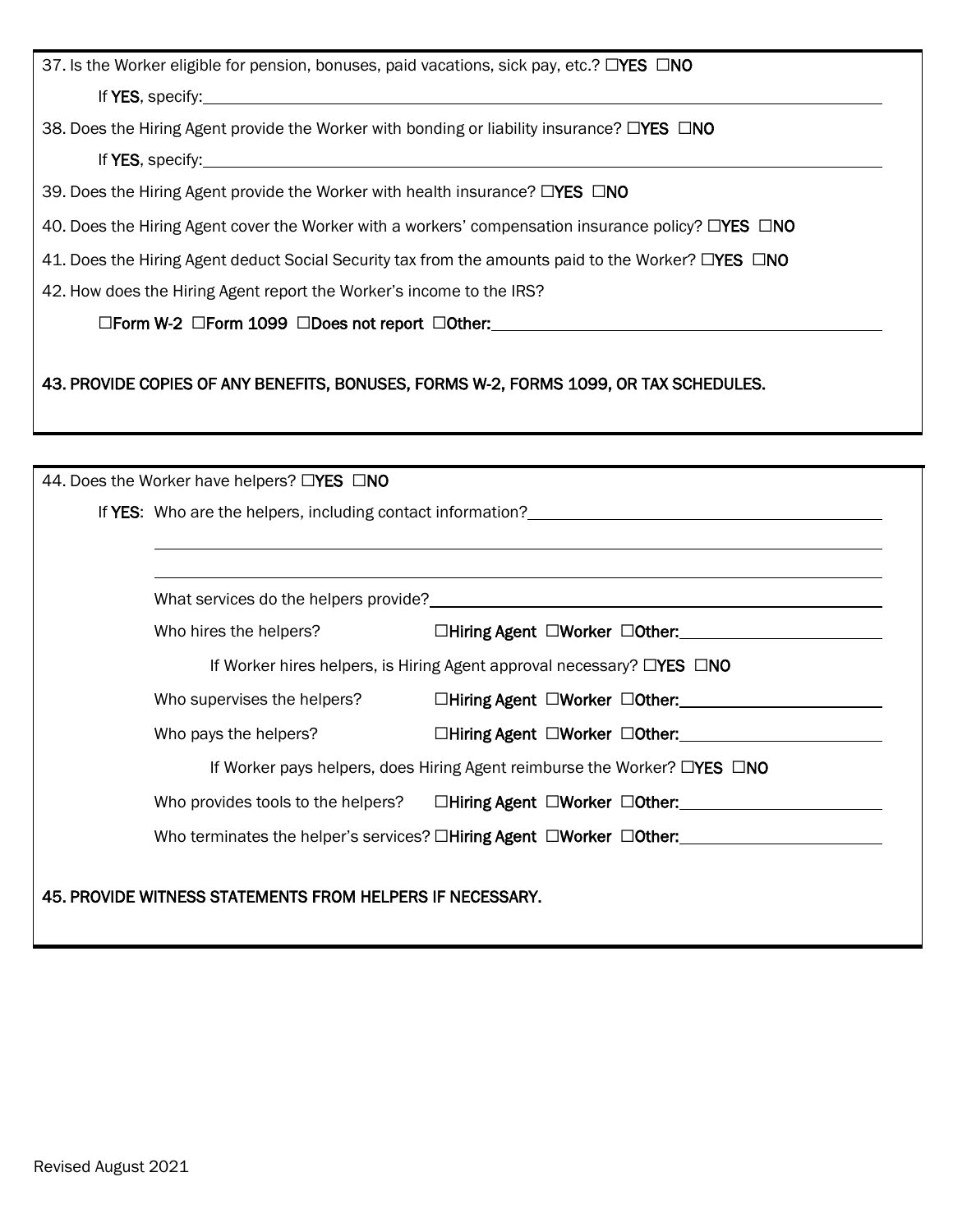| 46. State the type of tools and equipment furnished by:                                                                                                                                                                              |
|--------------------------------------------------------------------------------------------------------------------------------------------------------------------------------------------------------------------------------------|
|                                                                                                                                                                                                                                      |
|                                                                                                                                                                                                                                      |
| The Worker: with the contract of the contract of the contract of the contract of the contract of the contract of the contract of the contract of the contract of the contract of the contract of the contract of the contract        |
| □HIRING AGENT<br>47. Who provided the supplies and materials?<br><b>OWORKER</b>                                                                                                                                                      |
| 48. Does the Hiring Agent provide the Worker with office space or facilities to perform the work? OYES ONO                                                                                                                           |
| If YES, specify the location: example and the set of the set of the set of the set of the set of the set of the set of the set of the set of the set of the set of the set of the set of the set of the set of the set of the        |
| 49. Does the Worker rent or lease the equipment, tools, office space, or facilities? $\square$ YES $\square$ NO                                                                                                                      |
|                                                                                                                                                                                                                                      |
| 50. Does the Hiring Agent provide the Worker with a company charge card/account for supplies and materials? □YES                                                                                                                     |
| $\square$ NO                                                                                                                                                                                                                         |
|                                                                                                                                                                                                                                      |
|                                                                                                                                                                                                                                      |
| 52. Does the Hiring Agent reimburse the Worker for any expenses? □YES □NO                                                                                                                                                            |
| If YES, specify the reimbursement expenses: example and the state of the state of the state of the state of the state of the state of the state of the state of the state of the state of the state of the state of the state        |
|                                                                                                                                                                                                                                      |
| 53. PROVIDE COPIES OF RENTAL OR LEASE AGREEMENTS, EXPENSES, AND REIMBURSEMENTS FOR THE WORKER.                                                                                                                                       |
|                                                                                                                                                                                                                                      |
| 54. If the Worker is currently providing services to the Hiring Agent, will the services end on a specific date? □YES □NO                                                                                                            |
|                                                                                                                                                                                                                                      |
| 56. Why did work agreement end? example a state of the state of the state of the state of the state of the state of the state of the state of the state of the state of the state of the state of the state of the state of th       |
| 57. Did the Worker complete the work? □YES □NO                                                                                                                                                                                       |
| If NO, explain: <u>contract the contract of the contract of the contract of the contract of the contract of the contract of the contract of the contract of the contract of the contract of the contract of the contract of the </u> |
|                                                                                                                                                                                                                                      |
| 59. If the Worker hired helpers, did the helper's services also end? <b>EYES  FINO LIDOES NOT APPLY</b>                                                                                                                              |
|                                                                                                                                                                                                                                      |